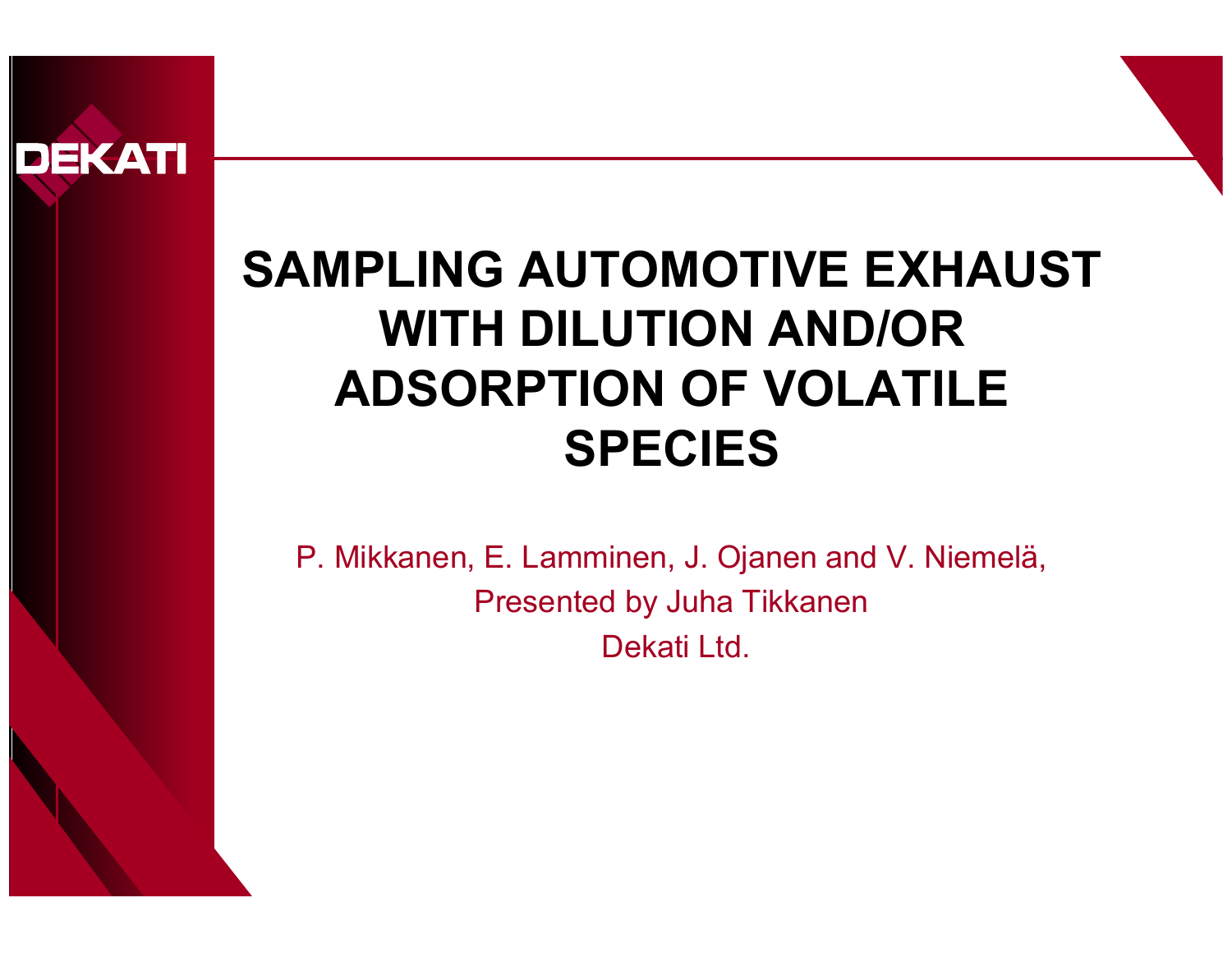

 $\mathcal{D}_{\mathcal{L}}$ 



*❖* Conclusions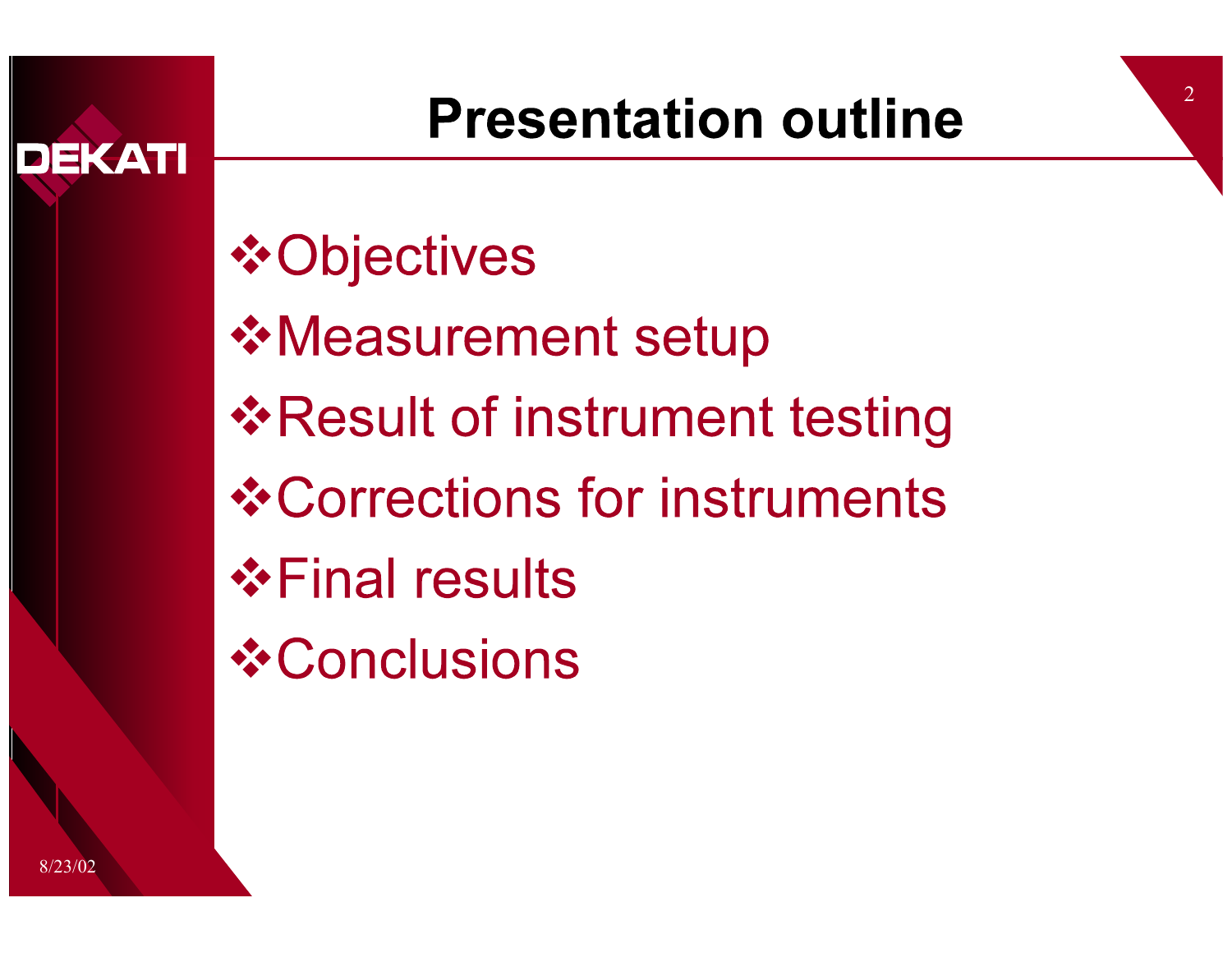performance with soot and volatile hydrocarbon laden exhaust ❖ Validation of loss correction methods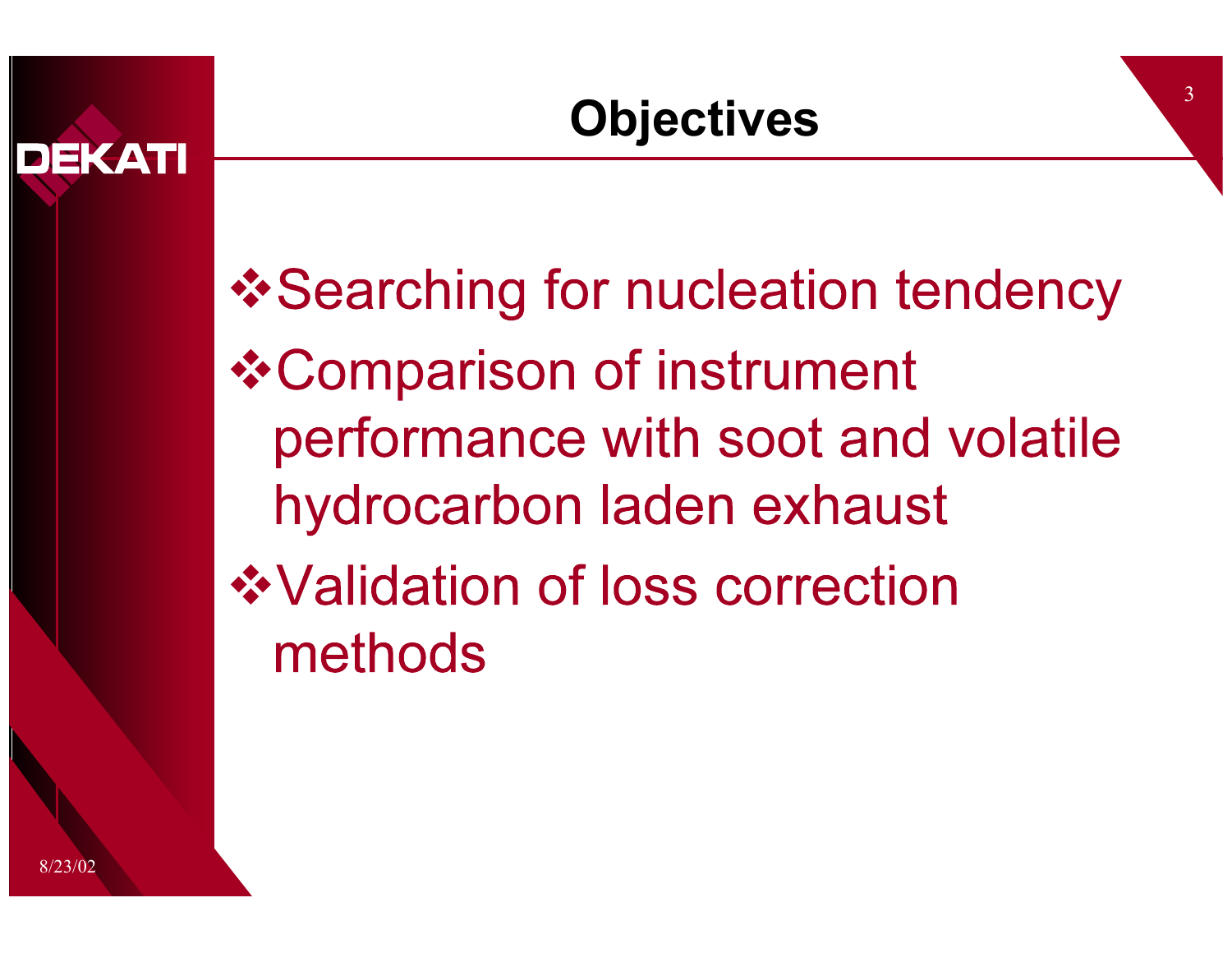

#### **Professor David Kittelson, Minnesota University:** <sup>4</sup> **Truck exhaust plume measurement**

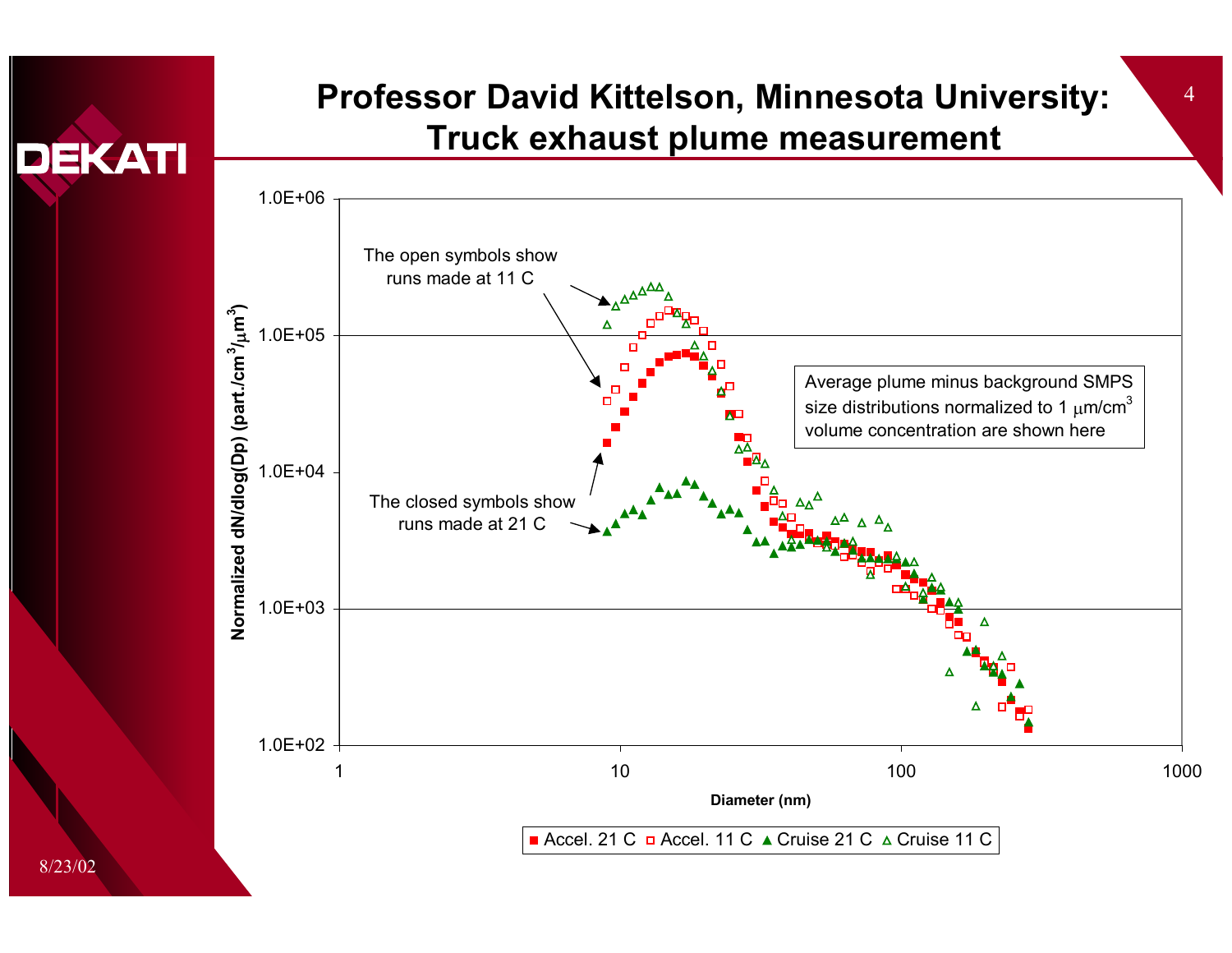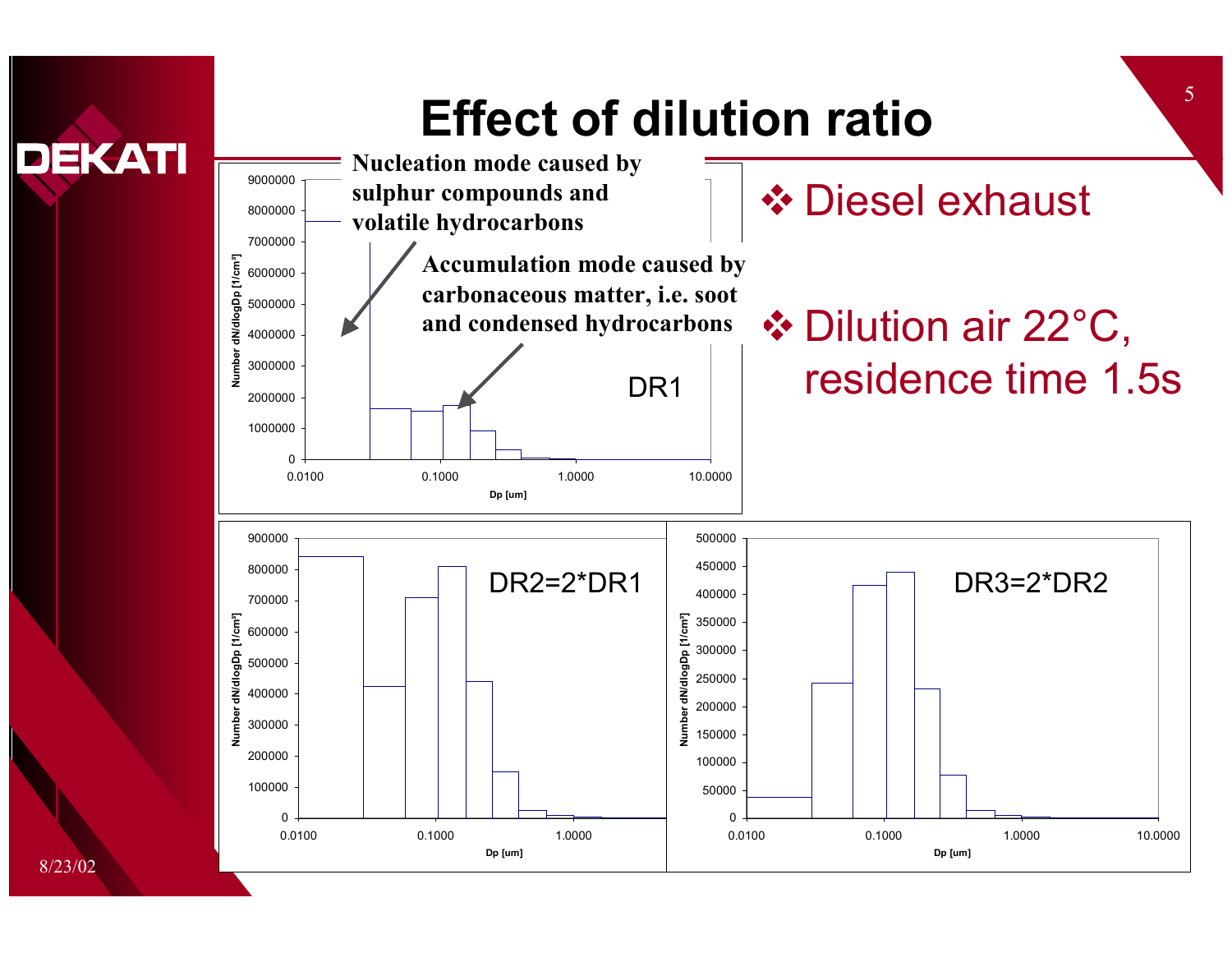



Presented by Professor Kittelson / University of Minnesota

8/23/02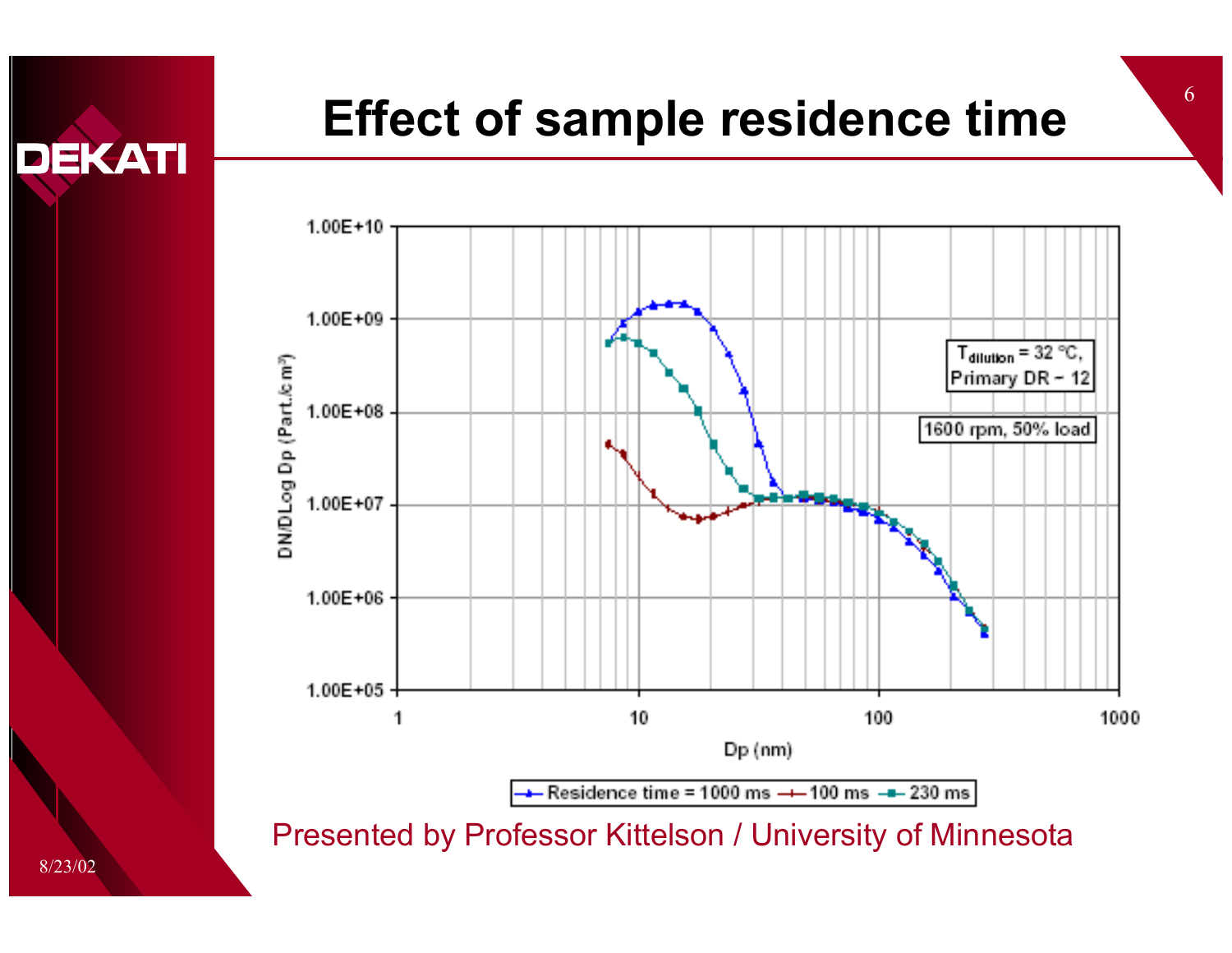# <sup>7</sup>**The effect of dilution air temperature**



Courtesy of J. Ristimäki / Tampere University of Technology DG TREN Particulates-programme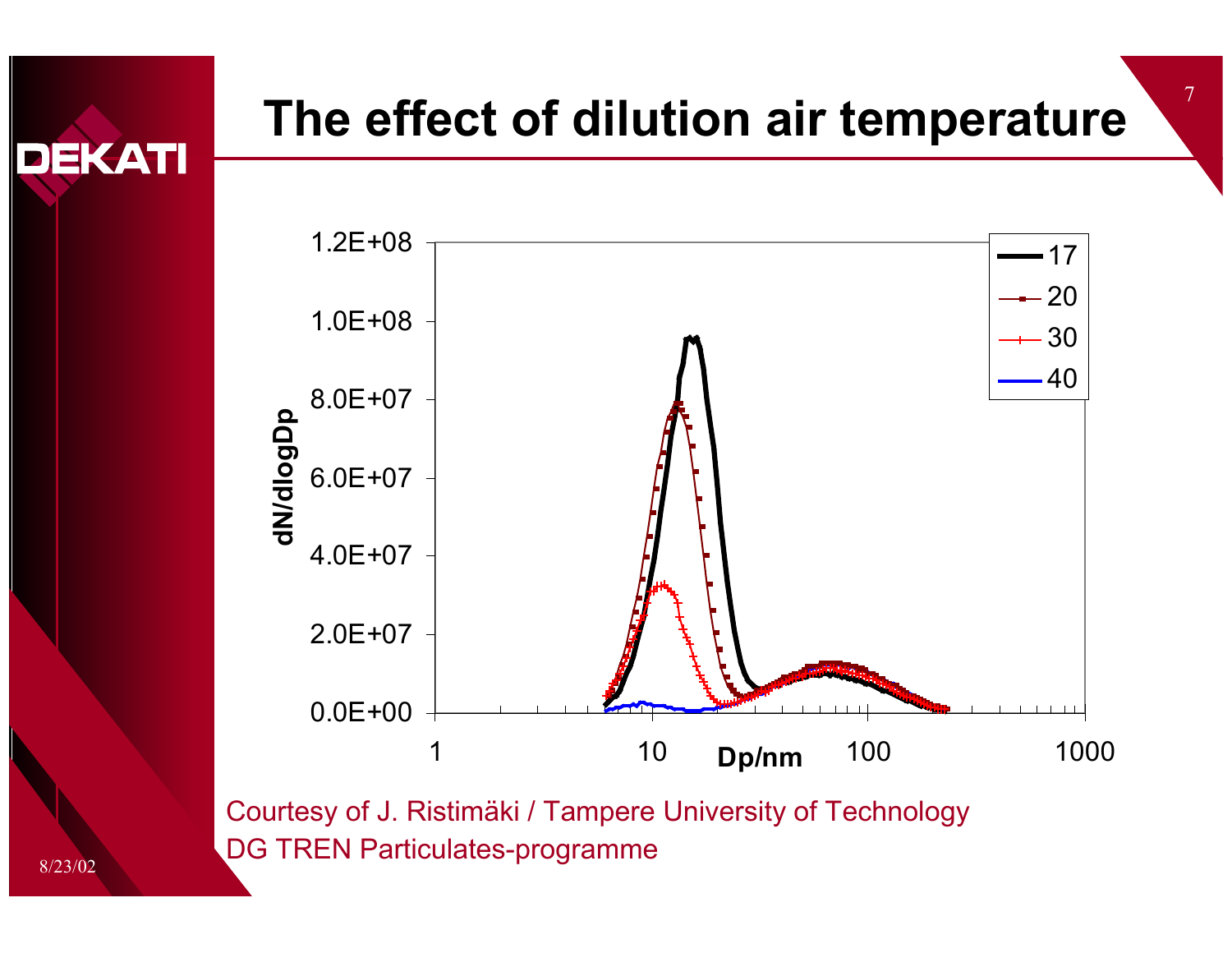

### <sup>8</sup>**Instruments tested**

#### Dekati Double Diluter (DD)





#### **Dekati** Thermodenuder (TD)

Dekati Fine ParticleSampler (FPS)

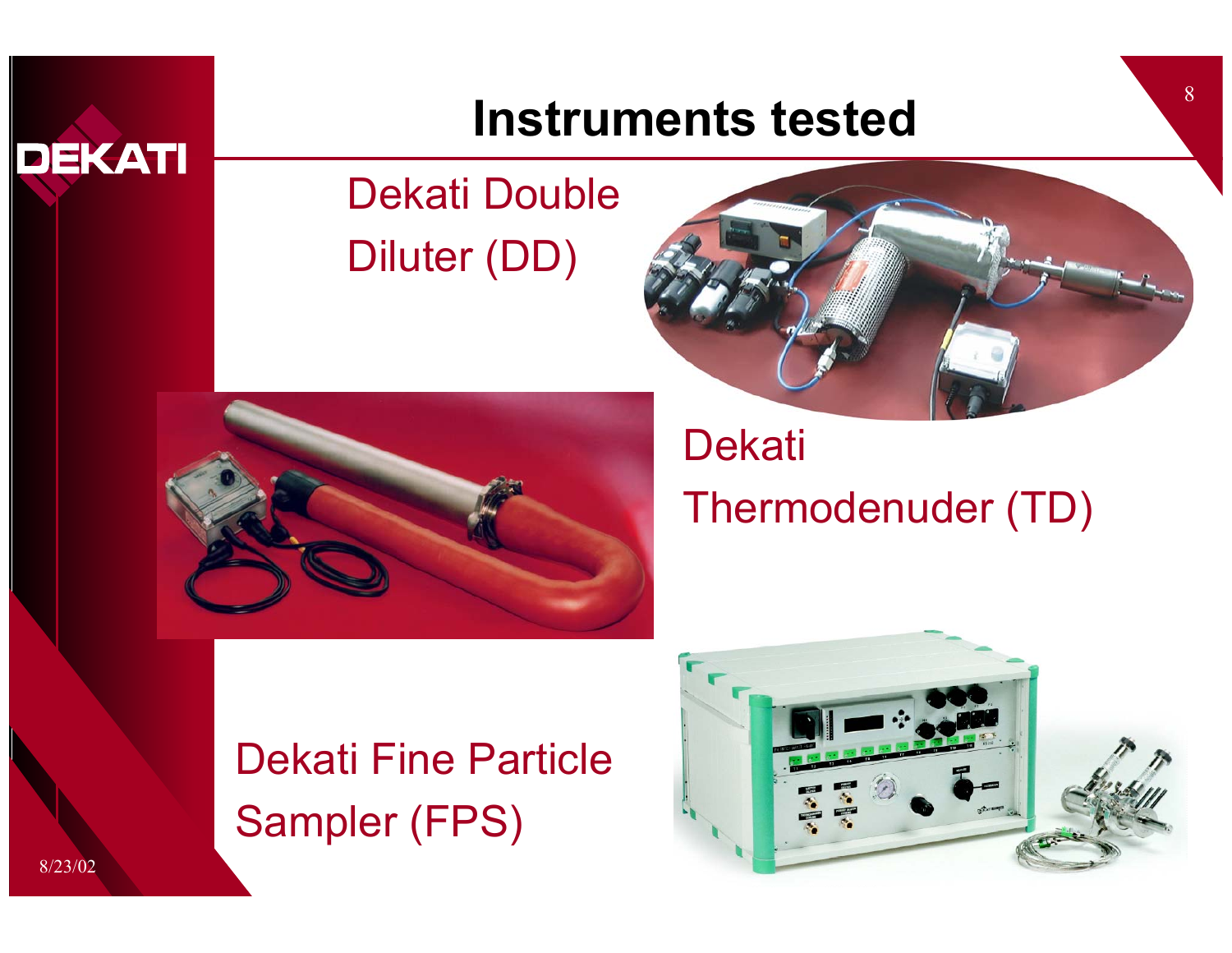# Dekati double diluter setup DI-2000



**To measurement device** 

8/23/02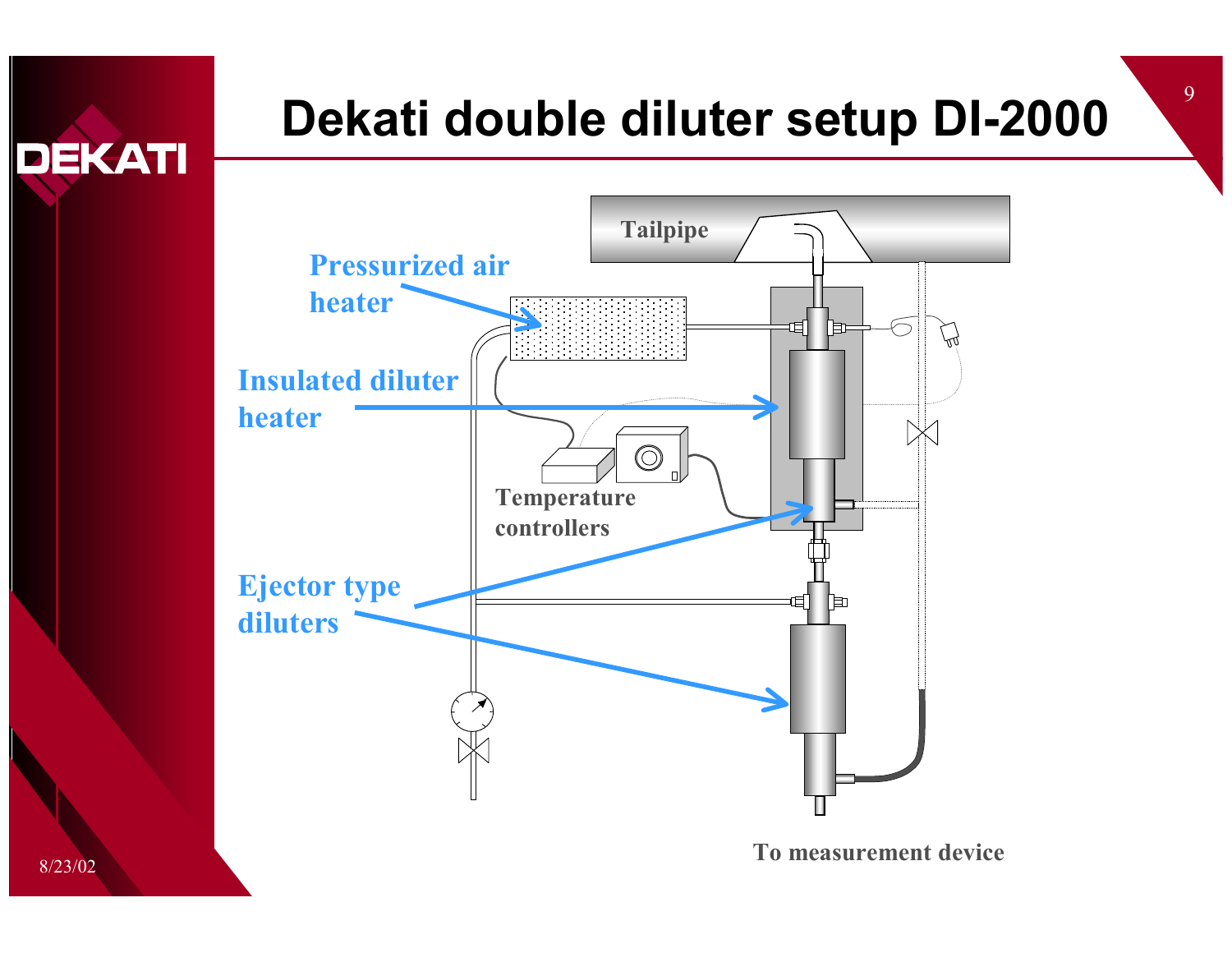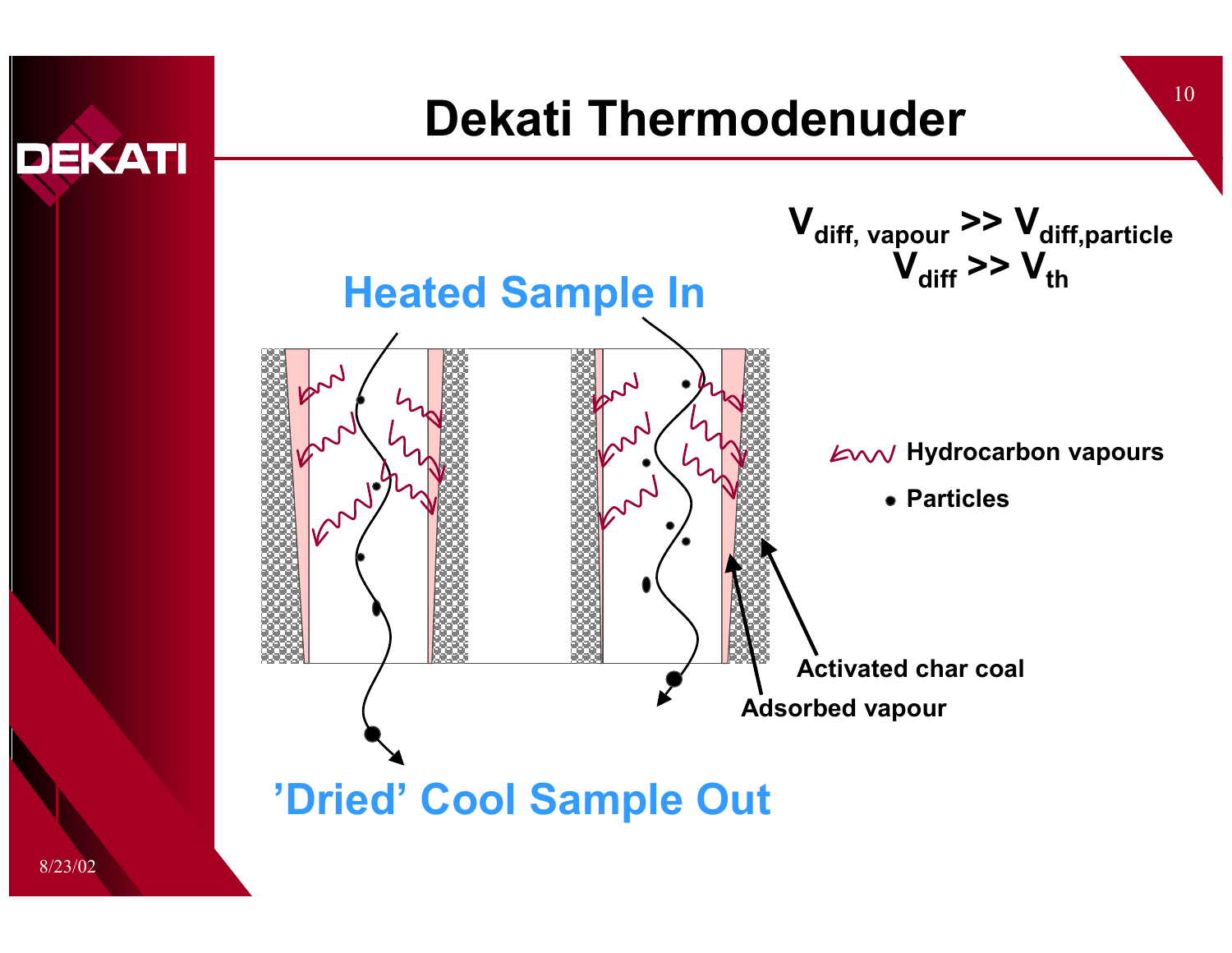### <sup>11</sup>**Dekati Fine Particle Sampler**

#### $\triangle$  **Porous tube:**

- ◆ Less losses
- ◆ Controlled mixing
- ◆ Hot/cold dilution
- $\triangle$  Ejector
	- $\blacklozenge$  Pump
	- ◆ Further dilution

### **❖ Combined**

- ◆ Possibility for continuous DR adjustment
- ◆ Less losses to ejector



8/23/02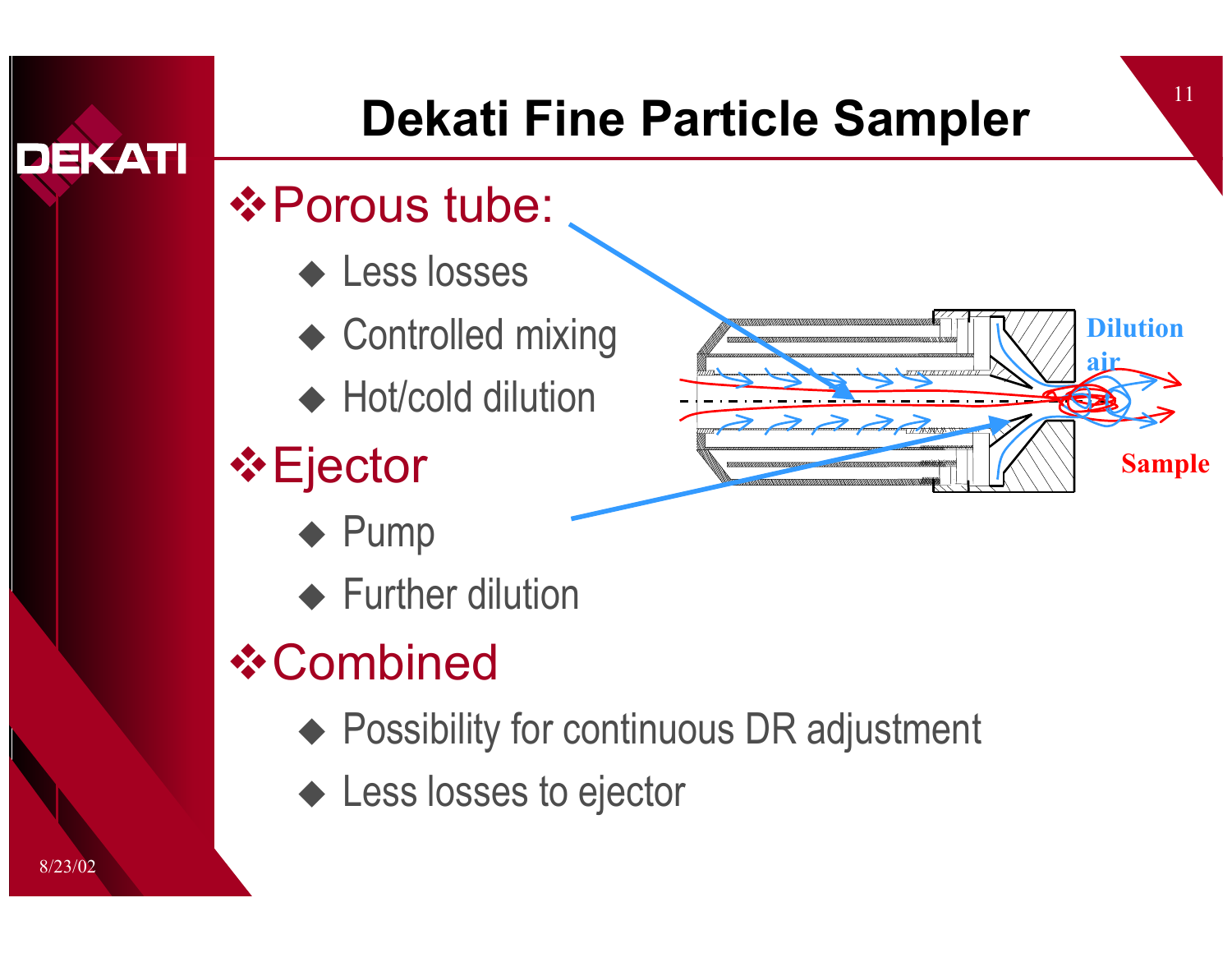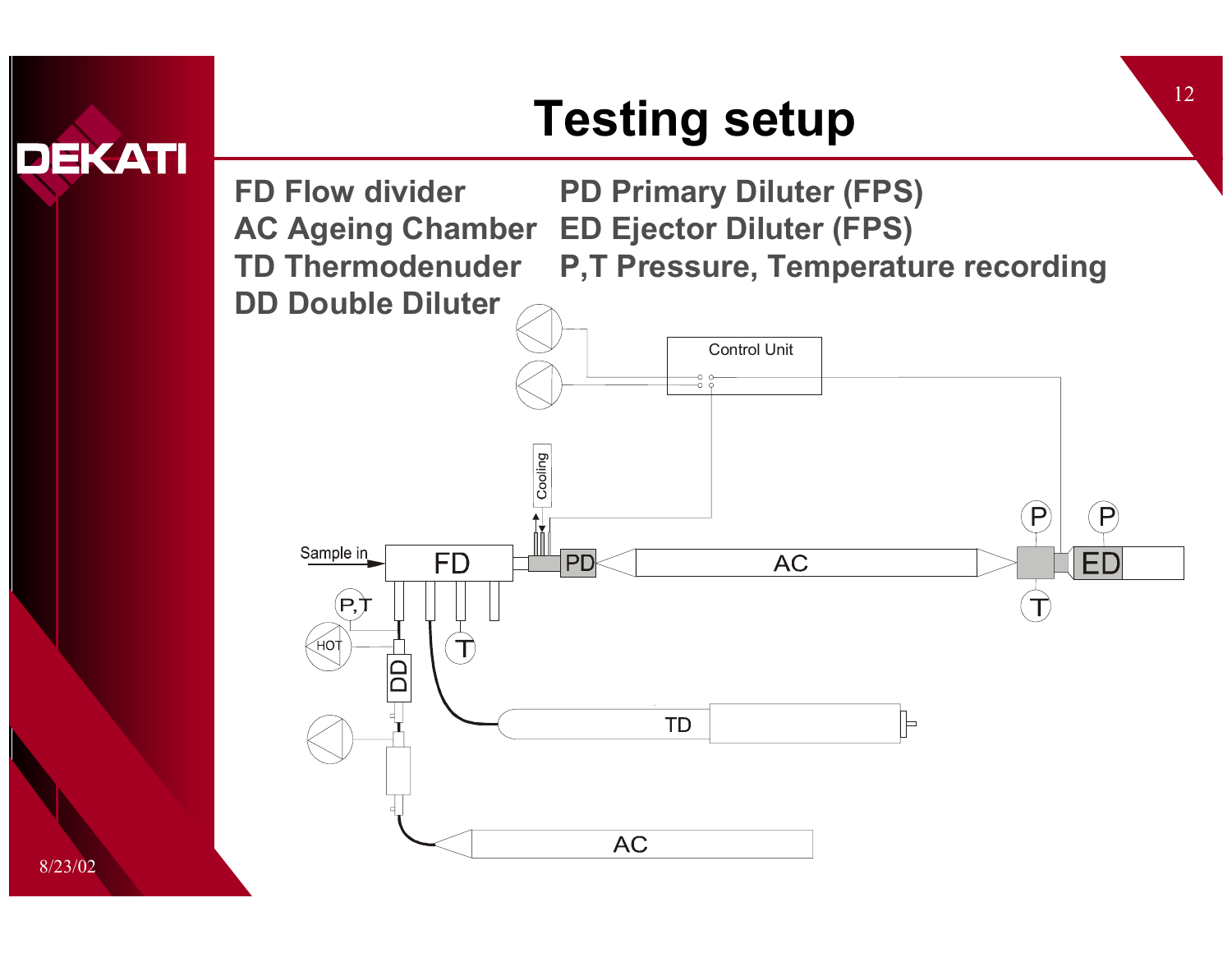# **DEKATI**

# Sampling parameters

|                                              |                 | DD      | TD           | <b>FPS</b>        |
|----------------------------------------------|-----------------|---------|--------------|-------------------|
| <b>Primary dilution</b><br>ratio             |                 | 6       | ÷            | $11/13*$          |
| <b>Secondary dilution</b><br>ratio           | $\mathbf{r}$    | 16      | m.           | $9/9*$            |
| <b>Primary dilution air</b><br>temperature   | $\rm ^{\circ}C$ | 250     | $\mathbf{r}$ | $23 \pm 4$<br>230 |
| <b>Secondary dilution</b><br>air temperature | $\rm ^{\circ}C$ | ambient |              | ambient           |
| <b>Heater temperature</b>                    | $\circ$ C       |         | 250          |                   |
| <b>Ageing chamber</b>                        | ш               | ÷       | m.           | ÷                 |
| <b>Residence time</b>                        | S               | 4.5     | 1            | 4.9               |

**\*estimated dilution ratio**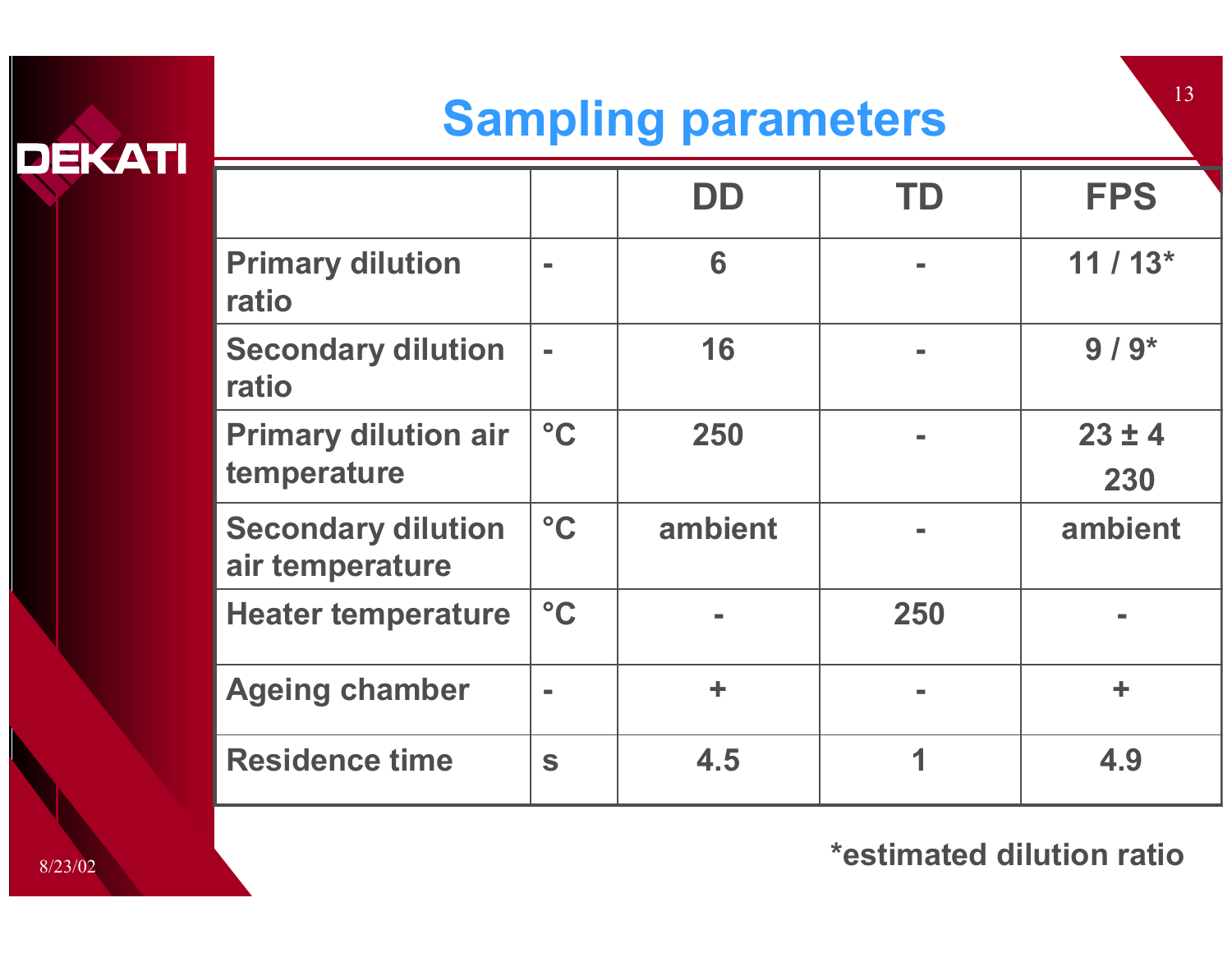# <sup>14</sup>**Temperature gradients**

 Measured or Approximated temperature gradients within instruments (solid lines)

Amount of dilution air added (dashed lines)

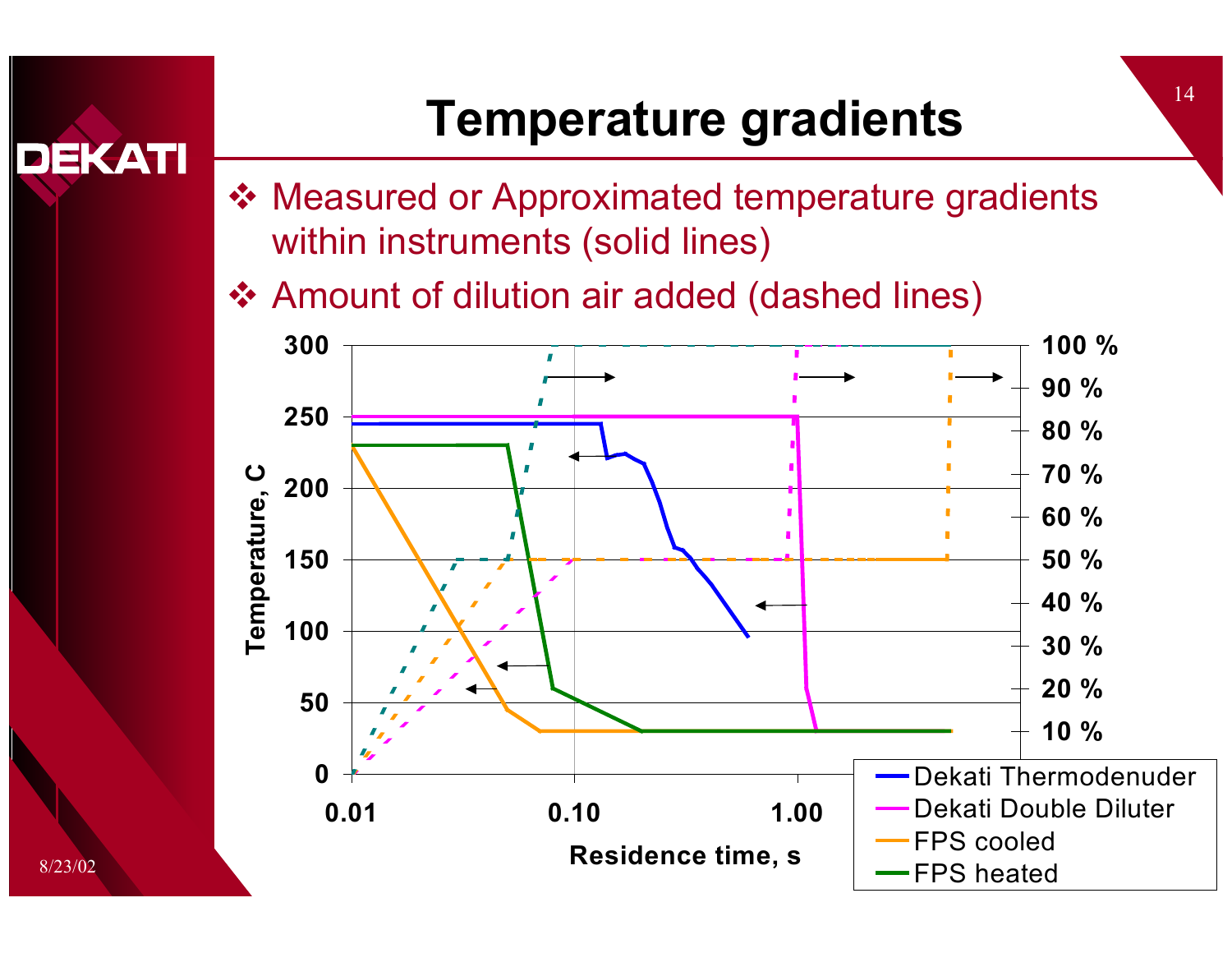

# <sup>15</sup>**Corrections for results**

#### **❖ DD correction**

◆ depends on particle size, but can be approximated with 5 % for particles  $\leq$  1 µm

### **❖ TD particle penetration**

- ◆ depends on particle size according to equation:
- $D_p$ )  $0.5\cdot Q$  + 68,  $D_p$   $\langle$  70 nm  $1 - \eta = -9.7 \cdot \ln(D_p) - 0.5 \cdot Q + 68, D_p \langle 70$  $-\eta = -9.7 \cdot \ln(D_p) - 0.5 \cdot Q + 68, D_p \langle$
- $Q$  + 28, 70 nm  $\leq$   $D_{p}$   $\leq$  500 nm  $1 - \eta = -0.5 \cdot Q + 28$ , 70 nm  $\le D_n \le 500$  $-\eta = -0.5 \cdot Q + 28$ , 70 nm  $\leq D_{_{\scriptscriptstyle D}} \leq$

◆ for mass correction 21 % at 15 lpm applied FPS correction under determination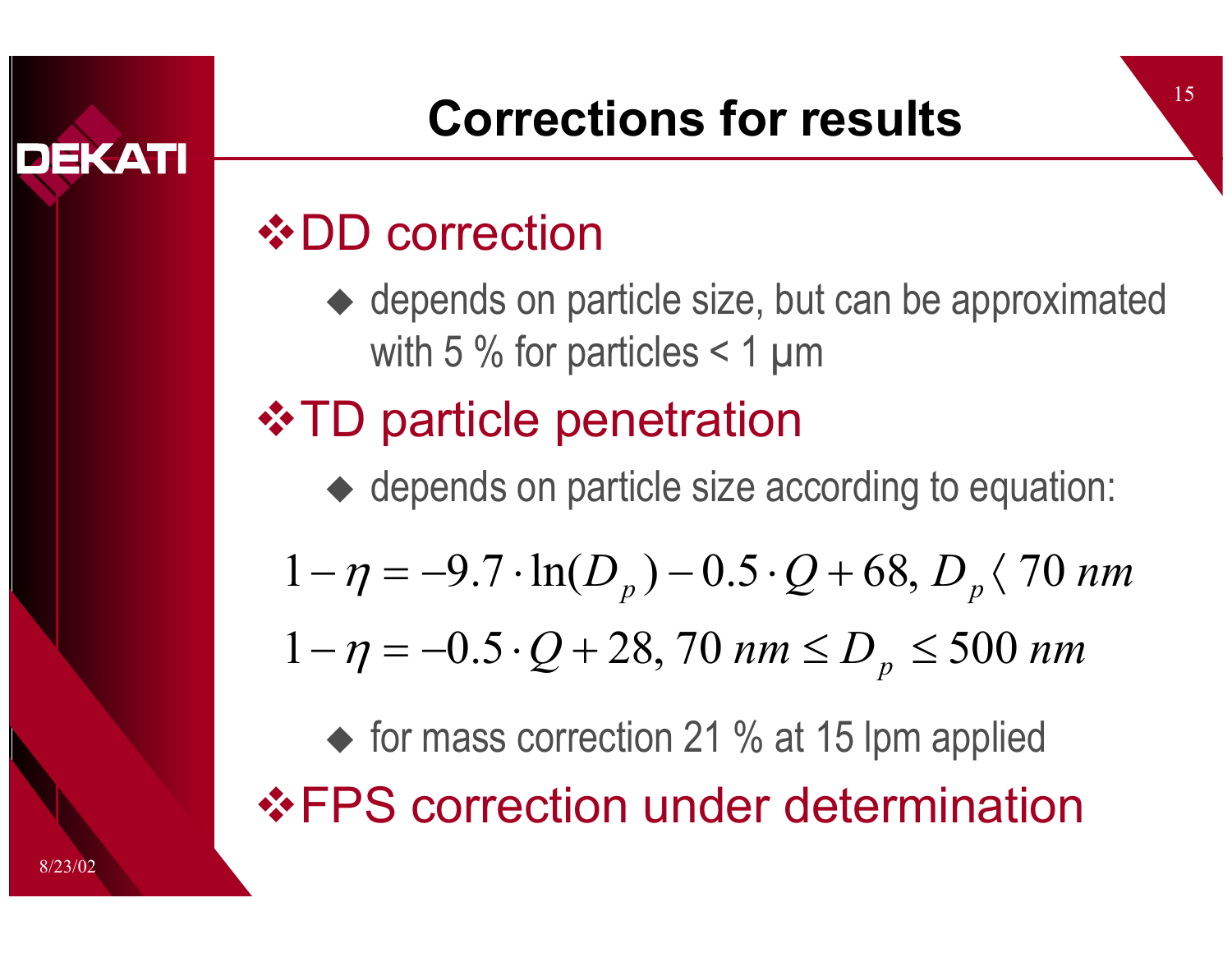## Mass concentration results

❖ DD and TD results corrected for losses

**❖ Effect of volatiles clearly seen** 

8/23/02

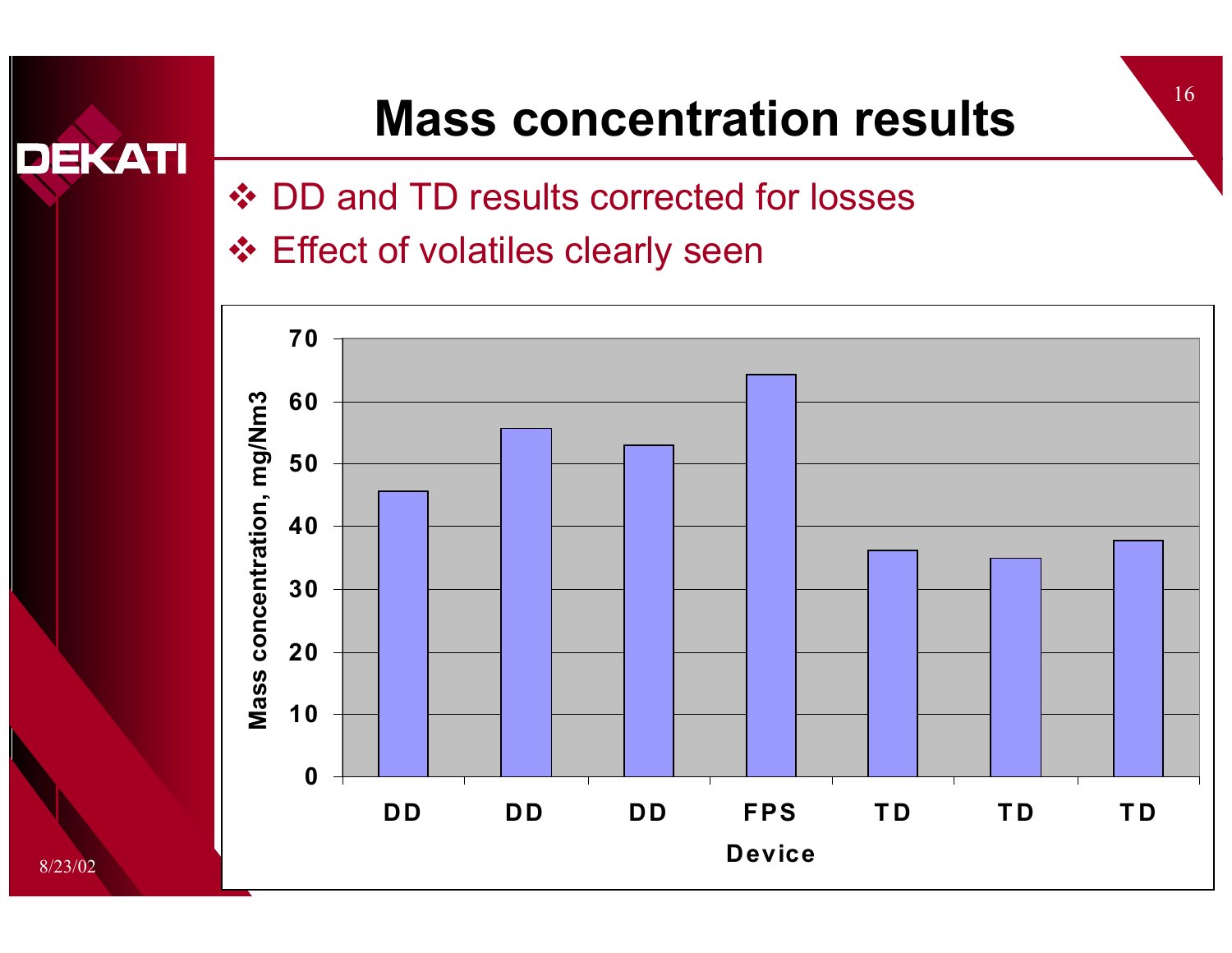#### 17 **Number concentration resultsDEKATI ❖ ELPI and CPC concentrations agree**  Cooled FPS shows high nucleation at low load**1.00E+10ELPI, regular diesel Cooled**Heated **P**<sub>C</sub>PC, TSI 3025 Number concentration, #/cc **Number concentration, #/cc 1.00E+091.00E+081.00E+07 1.00E+06 1.00E+05DD DD DD FPS FPS FPS FPS TD TD TDDevice**8/23/02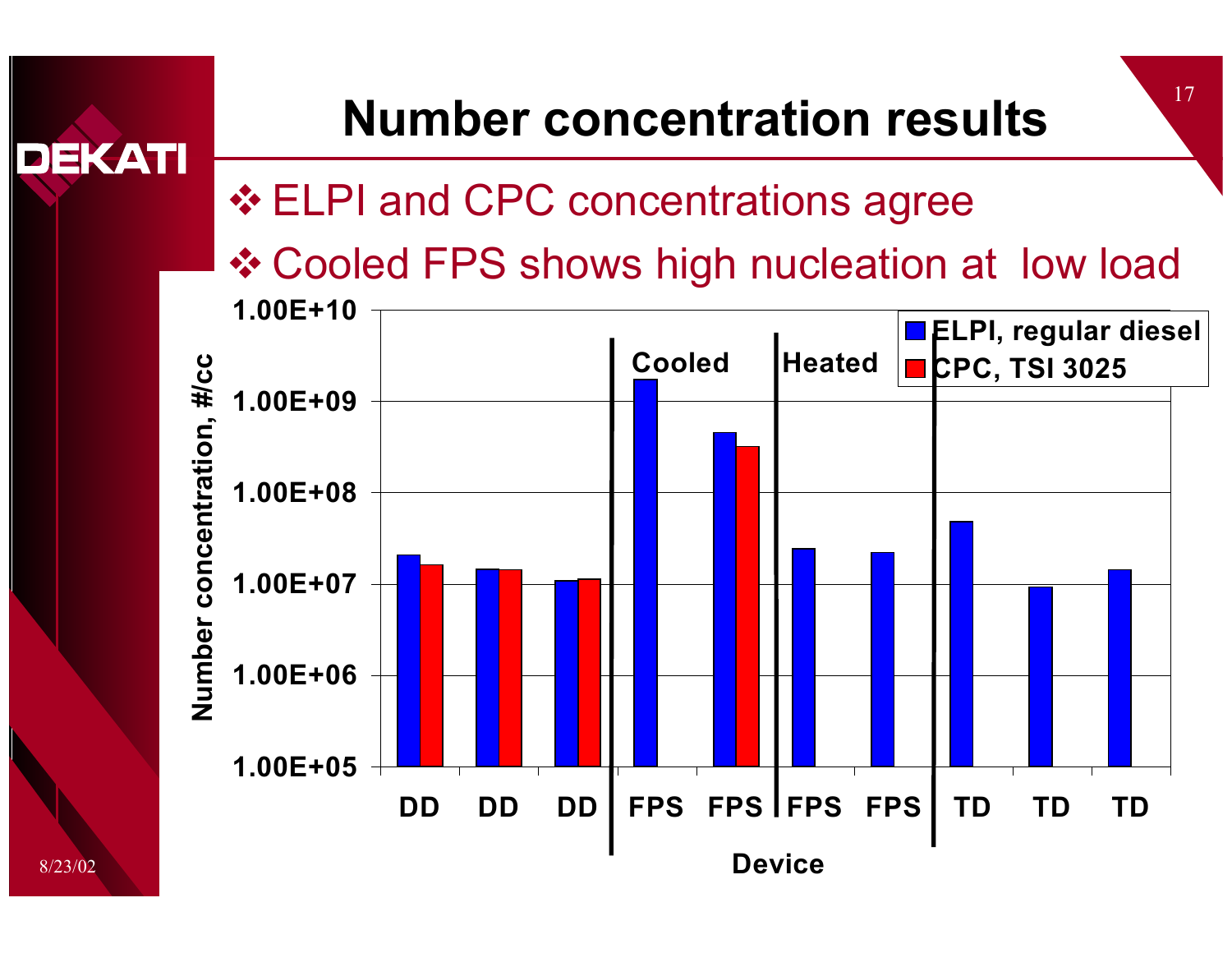

## <sup>18</sup>**Thermodenuder losses**

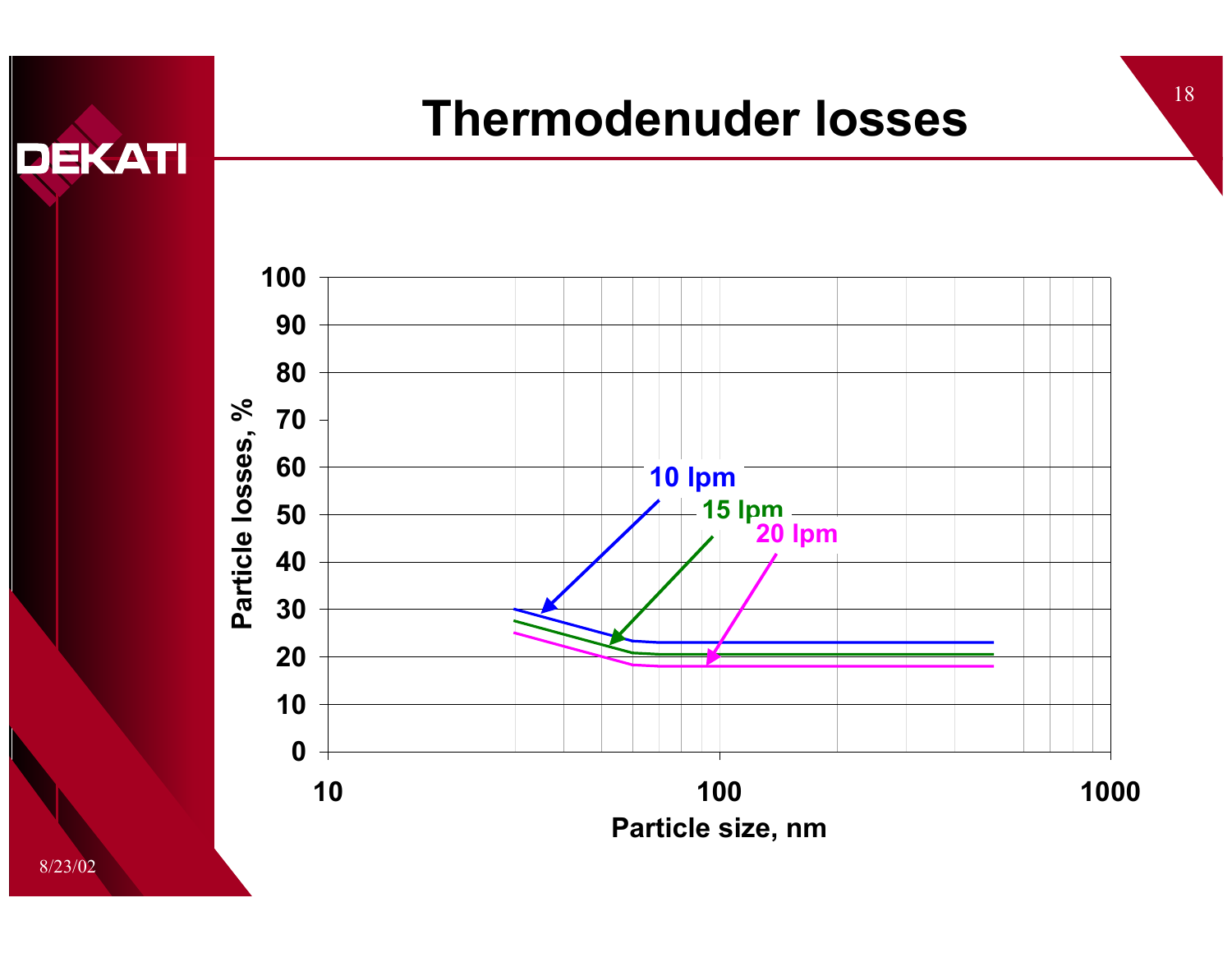

#### **Thermodenuder temperature profile and residence time**

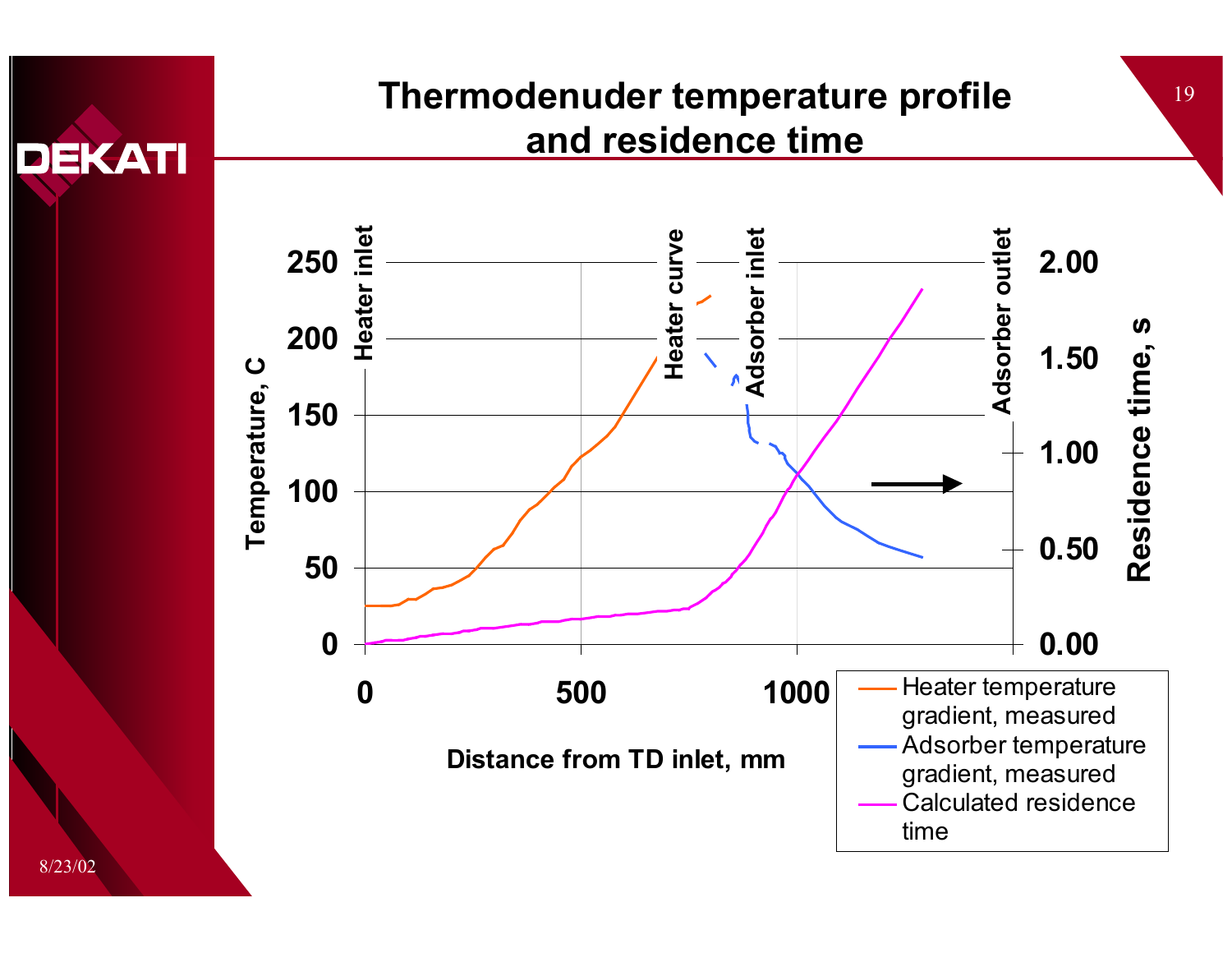

## <sup>20</sup>**Typical number size distributions**

**☆ Low load** 

#### ❖ Minimum 15 repetitions



- ❖ Soot mode repeatable
- **❖ Nucleation mode** tendency can be studied
- **❖ Results not corrected** for losses

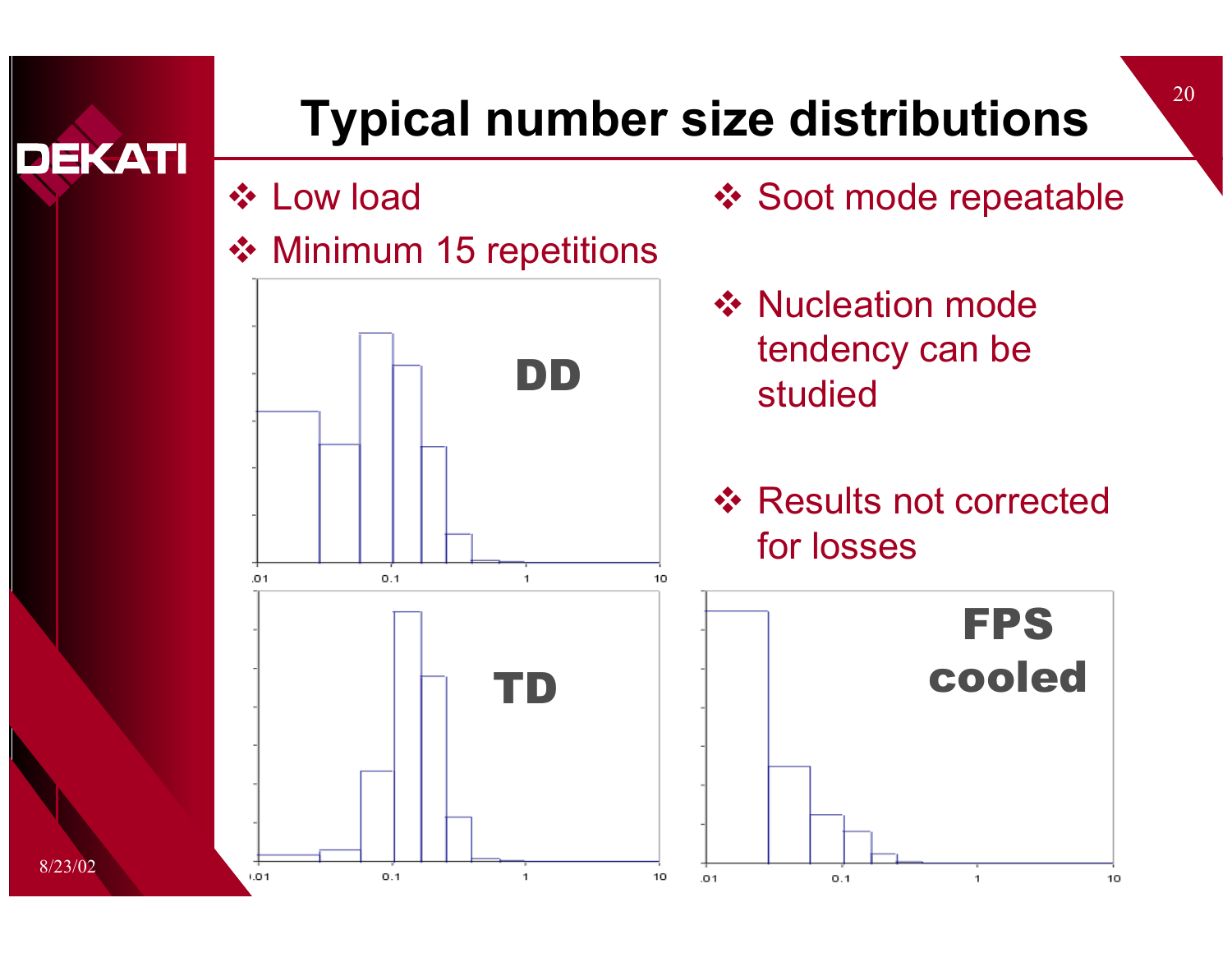#### <sup>21</sup>**Typical size distributions DEKATI \*Low load, less volatile in exhaust** FPSheatedDD $.01$  $0.1$  $\mathbf{1}$ 10 01  $0.1$ 1 10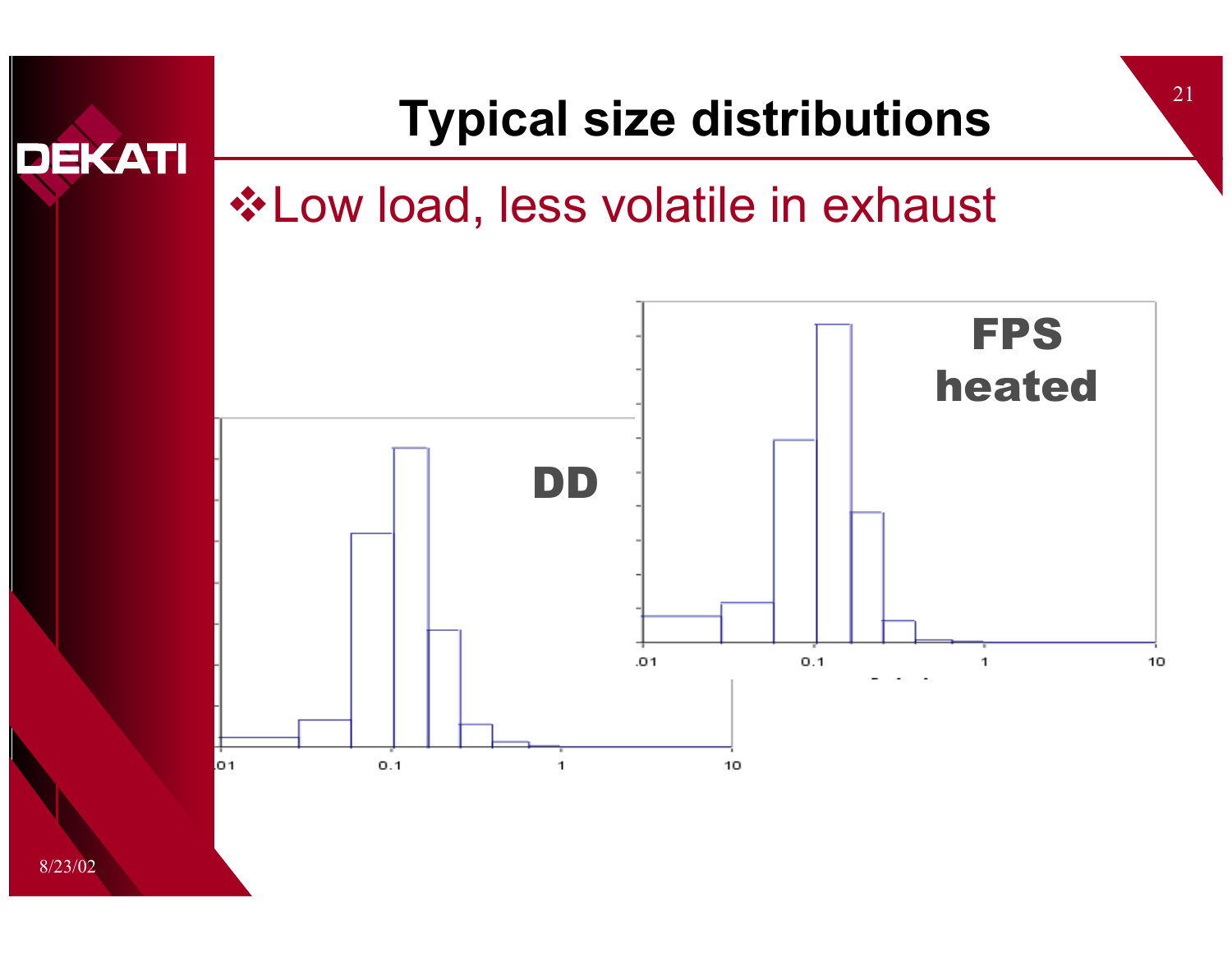